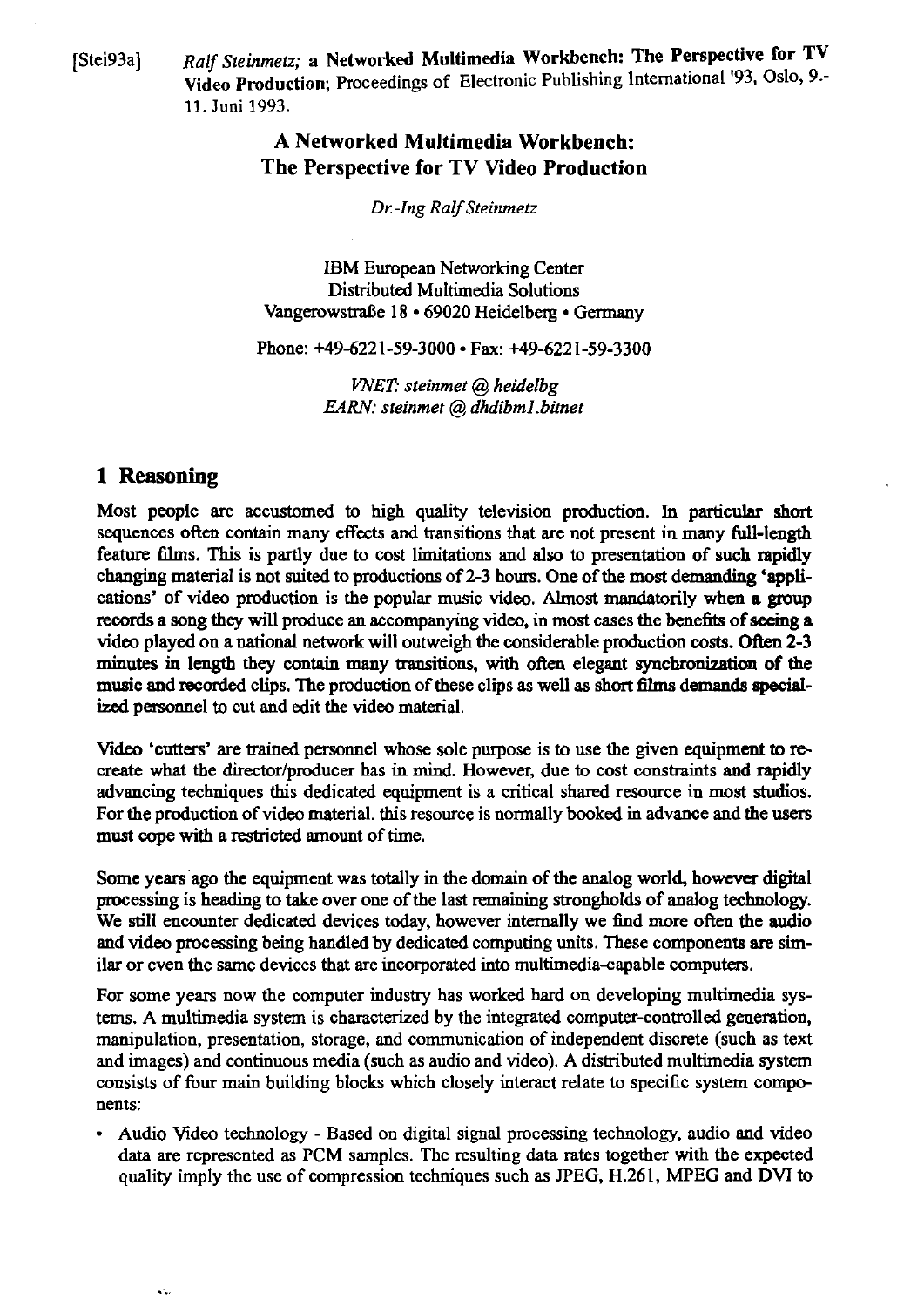be performed by hardware and/or software.

- Hardware components Thc workstation and high-speed network technology allow for multimedia computing while the main driving force in a local environment has been optical storage technology.
- System software On such a multimedia platfom audio and video make demands on the operating system, database software and communication services. The specific needs for real-time processing of these media **are** taken into account.
- Applications Programming abstractions like object oriented environments allow the interface of the above mentioned services in a application friendly way. Applications for cooperative work, networked kiosks, tutoring and educational systems exploit the advent of the integrated new media in computing.

Based on these components a TV workbench as multimedia application on a networked platfonn **has** been prototyped.

### **2 A Networked Multimedia System as Platform**

Information processing in traditional computing is done without any hard time constraints. The systems respond to a user interaction as soon as possible. The integration of audio and video into **existing** computer environments creates a new complexity in time-dependent data processing, i.e. 'Correctness' in real-time systems is detemined by whether **hard** deadünes are met. We dcfine the processing of time-dependent data in multimedia systems **as** the delivery of data in well defined intervals over a period of time, in our terms this process is called a continuous media stream. Multimedia communication deals with the transfer of discrete and continuous media **ovcr** digital networks. Essentiaily the differente between audio, video and discrete media is the notion of real-time processing and correctness.

All dedicated studio components take into account this notion of coneciness for the processing of audio **and** video data, the capabilities of effects indeed rely on this computing power. In pnnciple it shouid be possible to provide a video editing facility with similar functionality **as**  professional equipment by advanced multimedia workstations with well constructed interfaces. Such a multimedia system can be seamlessly integrated into a networked environment alleviating the burden of using a centralized video cutting station. **This** however does not **means that** overnight every user will become a perfect cutter at the hands of this new technology, it just allows for better sharing of the scarce resources. The same paradigm applies to photographas, even being the proud owner of a Hasselblad or top range Leica **carnera** does not mean that she/he will take exceptional pictures. In this TV workbench area we developed an appiication **to** cope with the requirements of such a system.

#### **3 The TV-Workbench Analysis**

At the initial stage an analysis of the typical work procedures took place. This work was performed in close CO-operation with a professional video studio. In principle we identified the following main steps:

1) A rough skeleton of the video clip is outlined. The producer decides on the major issues and requirements of the sequence **to** be produced. Often the producer will have consider the use of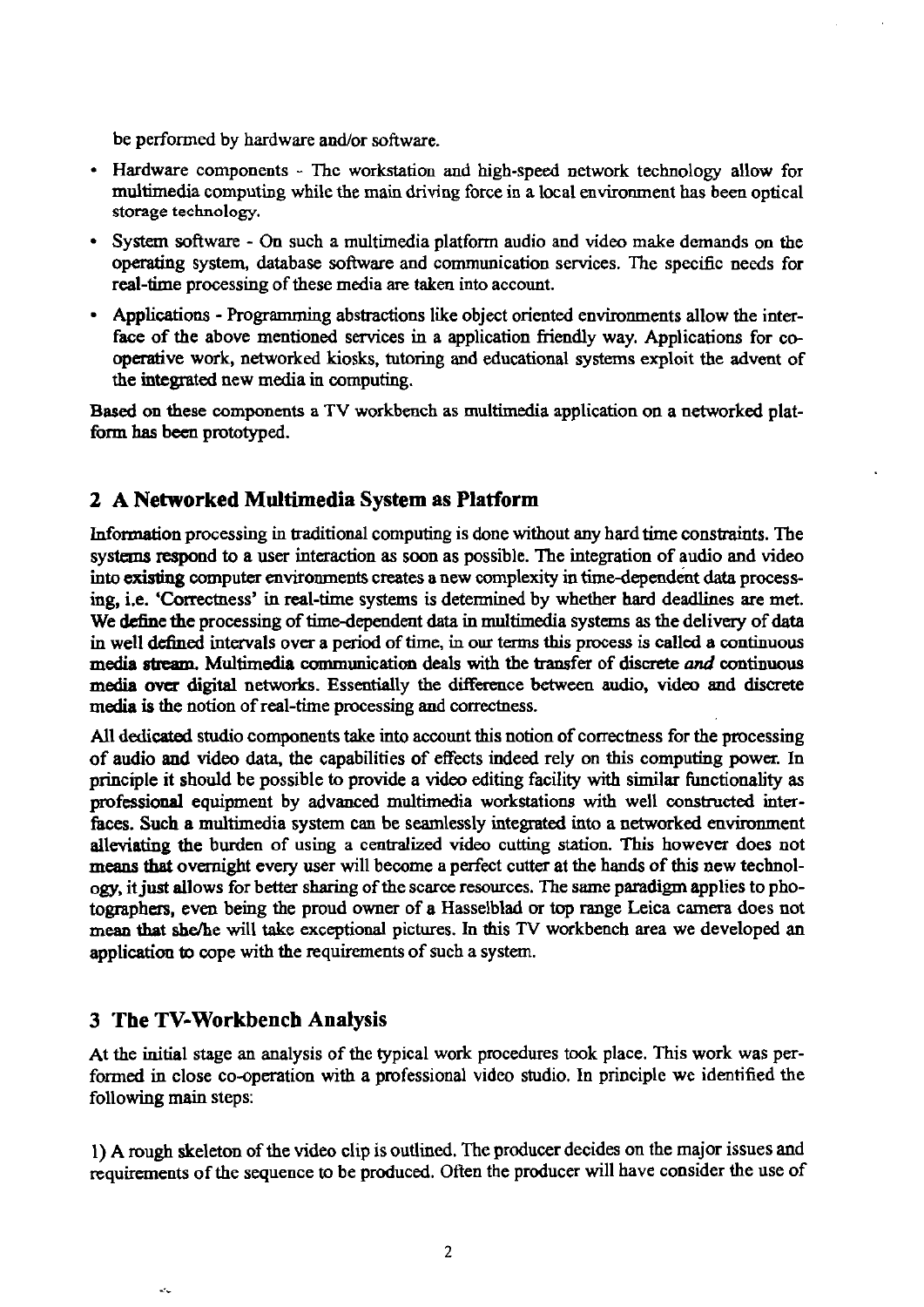some pre-recorded library material as well as new video material tobe captured. The access **to**  existing video material at the moment is **too** slow for use as a 'retrieval system' it simply takes too long to search, scan and retrieve unknown clips, the mechanism used by most studious is **to**  fhd a hand-written catalogue of the archived material, request a set tapes from a librarian and then to start searching through a large set of video cassettes, and to scan through for some potentially interesting scenes. However, a video on demand retrieval application located at the producers office would encourage the producer **to** make use of already existing clips.

- 1)New video material is often produced and integrated into the video processing **arena** For a Computer based solution this means that the raw video material is digitized, named **and** categorized according **to** its cantent.
- 2) The cutting procedure is traditionally executed in various steps where audio is treated inda pendently **to** video, and later both are merged **into** an AV clip. This step is the duty of a media Composer which in our case wouid be a video editing facility.
- The final cutting step assembles ail audio and video infonnation **to** a single clip in **the** 6nai video delivery quality. The goal at this step is **to** build the clip by having an autormmous digital file which can be directly fed into the sending equipment. However this is still too futuristic and therefore an intermediate step will be where the clip is copied **to** a **master**  video tape. One possibility is just the time code is delivered by the multimedia system and the final cut is performed by the professional equipment.
- 4) The final approval for using this clip is usuaily decided upon by the producer-in-chief who often looks at this clip together with some members of the production team. A shared simultaneous video distribution facility in the networked muitimedia system wouid ailow the clip **to** be viewed at different locations.

Out of this process analysis the major advantages of such a workbench in a networked multi**media** systans **are** (1) the better reuse of existing clips, (2) the aileviation from a **scarce**  resource, the video composer, (3) the avoidance of any introductions of unwanted artifact by multiple copy operations, and (4) the capability to allow for remote joint viewing.

As a project risk analysis, and due to former experiences, at this point we would also like to mention the most severe potential difficulty as being the satisfactory quality of **compressed**  video. Most of the available technologies including motion **JF'EG,** H.261, **MPEG-1** md the **Metary** Quicktime aigorithms, IBM's Ultimotion, Intel's Indeo and **DVI** fonnats have **bem**  conceived for data rates aromd or less **than** 1.4 Mbitls (suitable for data rates of that of a **CD-**ROM). By producing the clip with this reduced quality and making the final cut with the external dedicated devices this problem is temporarily overcome until the technology is available.

## **4 System Functions and Components**

We have been building this workbench system and making use of available multimedia system components. These have been mainly drawn from the HeiTS [Herr92] ] projects to construct the proposed workbench, key capabilities are:

- the guaranteed data throughput in a distributed multimedia system
- the multicast feature to distribute audiovisual **daia** without any additional expense to a single point-to-point communication
- the interoperability between platforms across various operating systems leading to scalable solutions
- state-of-the-art in tems of audio and video quality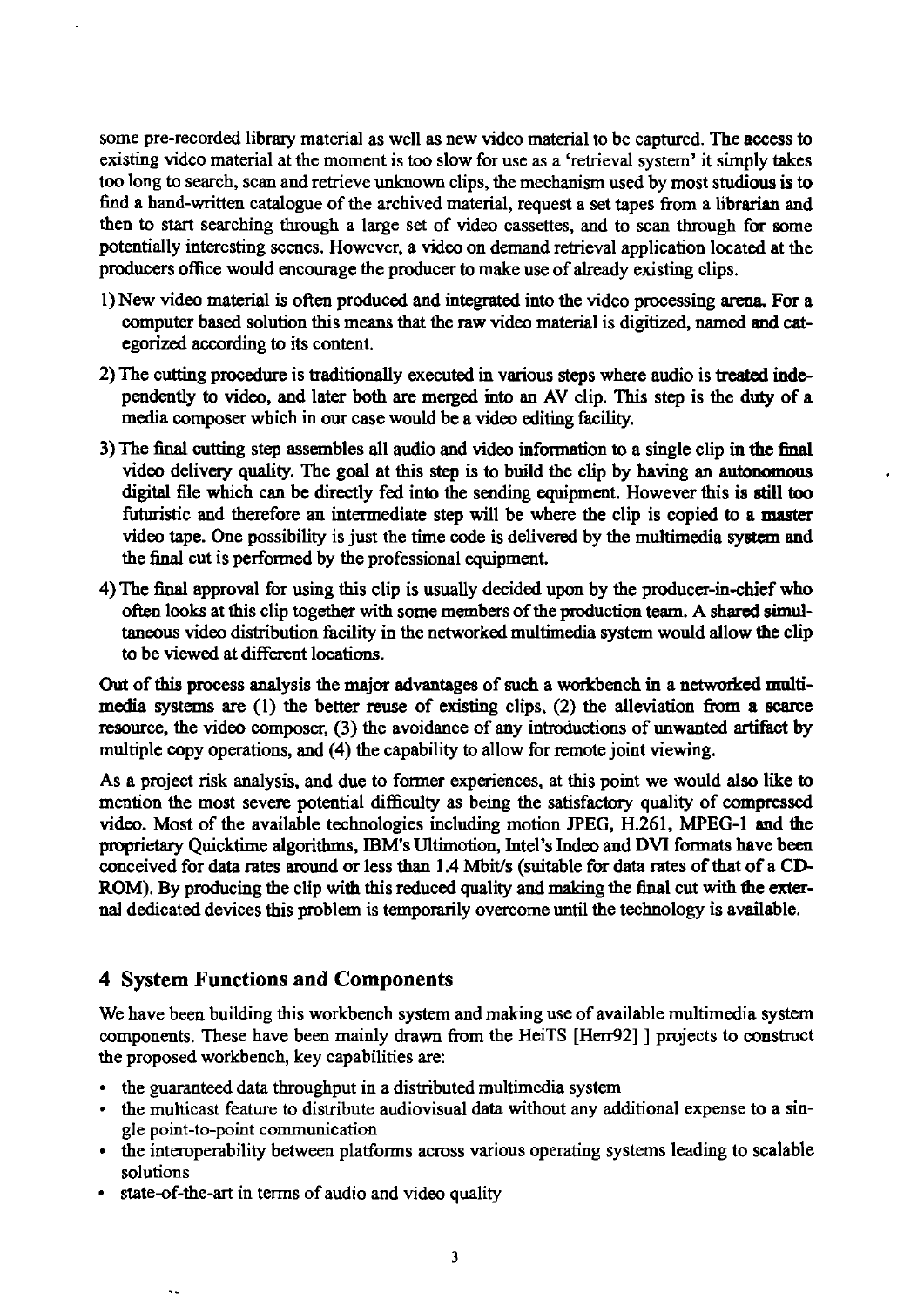In the application domain the workbench distinguishes four major functions which can be performed **by** four independent applications:

- The digitizer: It allows the transformation of input data into an appropriate internal format,  $\bullet$ this format is seen as a file, which is a particularly important property for the other components. This program is available as part of the audiovisual equipment in tbe workstation.
- The data search, archive and retrieval component: This component relies on a database and (optionally) a multimedia capable file system. The database stores all type of media descriptive data and contains only references to the actual audiovisual data. The interface to this *storage* facilities was developed specüically for the workbench requirements and allows a fast and easy access to the on-line data.
- **The** networked audiovisual playback: Having selected a set of clips the user may want **to**  play them back in his/her environment, skip data, fast forward and rewind as well as ran**dom** access **to** defined positions. This application was developed for the use in the workbench scenario and is capable of video playback from remote data servers.
- The media composer. For the cutter this application is the most crucial. It should provide all digitai editing capabilities of a traditional enviroment. The user interface should allow casual users to assemble a rough skeleton and experts access all available functions. A simulation of traditional video editing equipment will be needed, for this application in our sys**tem use** was made of an existing video editor. Specific features can be added at a further **stage** of **the** workbench development.

The **first** experiences showed **that** a complete development of such a product would not satisfy all the needs for the envisaged customers, a later configuration with considerable changes will have to take place. Therefore we decided to develop an initial functional **system** composed of the main features and jointly push this development with some key customers according to their specific needs. The development is now in the stage of alignment with major customers, a functional full developed system is available on one proposed platform.

#### **Acknowledgments**

We would like to acknowledge for the extensive discussion we had **with** the **TV** producer **stu**dio crew **and** Dieter Huober who always pushed this idea of a digital TV workbench. Michael Pühlhöfer developed under the guidance and together with Peter Sander all specific components. Finally, Ian Marsh provided some final editing comments to this paper. Thank you.

#### **Some further Reading**

 $\hat{\mathbf{r}}$ 

[DeHH93] L. Delgrossi, R.G. Herrtwich, F. Hoffmann: *An Implementation of ST-II for the Heidelbelg Transport System,* IBM Technical Report 43.9303, IBM European Networking Center, Heidelberg, 1993. [HeHS91] D. Hehmann, R.G. Hentwich, R. Steinmetz: *Creating HeiTS: Objectives of the Heidelbelg High-Speed Dansport System,* Telekommunikation und multimediale Anwendungen der Informatik, GI-Jahrestagung, Darmstadt, 199 1. [Herr92] R.G. Herrtwich: *The HeiProjects: Support for Distributed Multimedia Applications,* IBM Technical Report 43.9206, IBM European Networking Center, Heidelberg, 1992.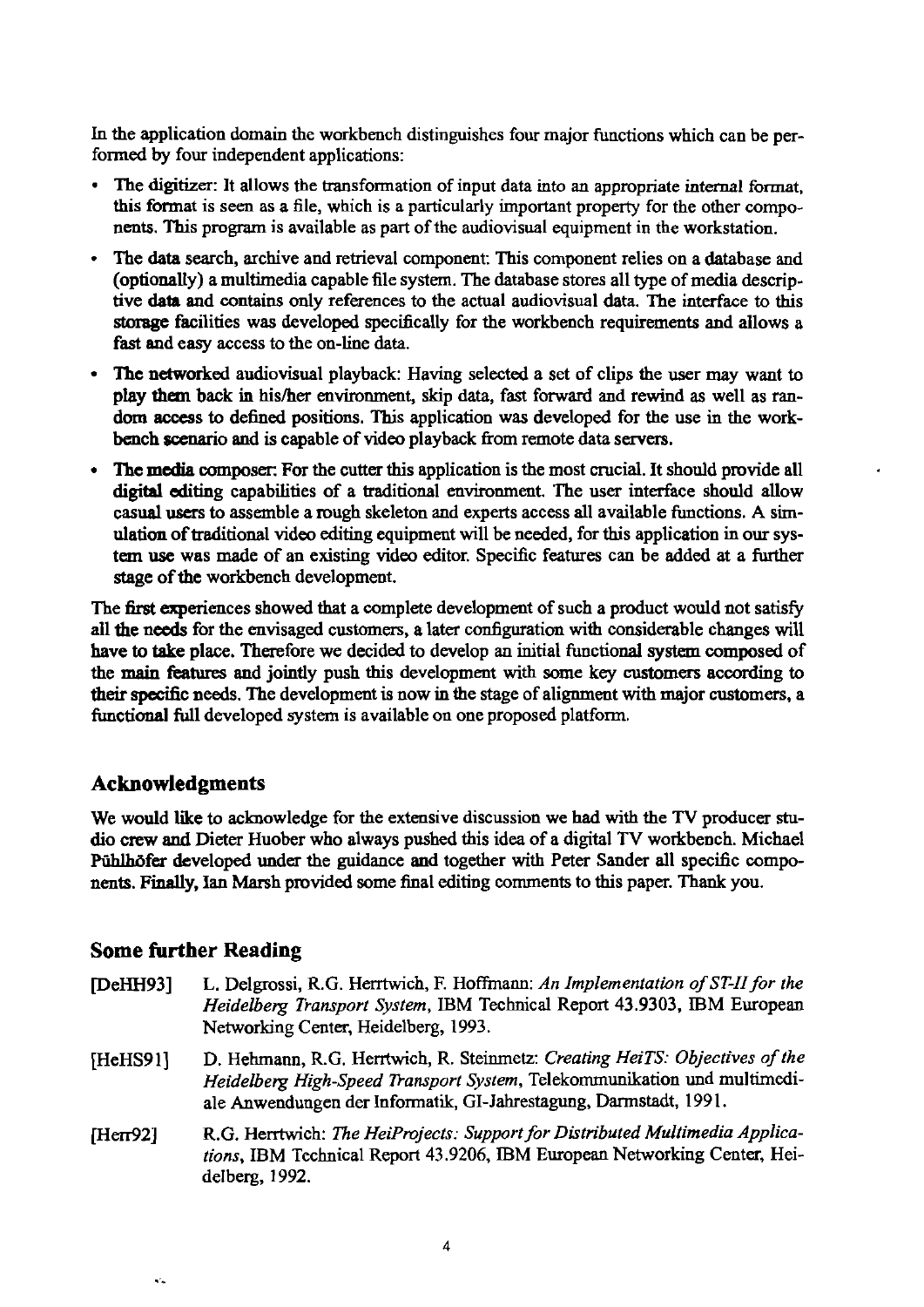| [HHSS92]     | D. Hehmann, R.G. Herrtwich, W. Schulz, T. Schütt, R. Steinmetz: Implement-<br>ing HeiTS: Architecture and Implementation Strategy of the Heidelberg High-<br>Speed Transport System, Second International Workshop on Network and Oper-<br>ating System Support for Digital Audio and Video, Lecture Notes in Computer<br>Science 614, Springer-Verlag, Heidelberg, 1992. |
|--------------|---------------------------------------------------------------------------------------------------------------------------------------------------------------------------------------------------------------------------------------------------------------------------------------------------------------------------------------------------------------------------|
| [HeSt91]     | R.G. Herrtwich, R.Steinmetz: Towards Integrated Multimedia Systems: Why<br>and How, Informatik-Fachberichte, no. 293, Springer Verlag, 1991, pp.327-342.                                                                                                                                                                                                                  |
| Kjel92]      | L. Kjelldahl (Ed.), Multimedia: Systems, Interaction and Applications, 1st<br>Eurographics Workshop, Stockholm, Sweden, 18-19 April, 1991, Springer-Ver-<br>lag, 1992.                                                                                                                                                                                                    |
| [MaDa89]     | W. E. Mackay, G. Davenport, Virtual Video Editing in Interactive Multimedia<br>Applications, Communications of the ACM, vol.32, no.7, July 1989, pp. 802-<br>810.                                                                                                                                                                                                         |
| [ $MSSt92$ ] | A. Mauthe, W. Schulz, R. Steinmetz; Inside the Heidelberg Multimedia Operat-<br>ing System Support: Real-Time Processing of Continuous Media in OS/2; IBM<br>ENC Technical Report, October 1992.                                                                                                                                                                          |
| [Stei93]     | R. Steinmetz, Multimedia-Technologie: Einführung und Grundlagen, Springer-<br>Verlag, September 1993.                                                                                                                                                                                                                                                                     |

 $\mathcal{A}^{\mathcal{A}}$ 

 $\hat{\mathbf{v}}_t$ 

 $\overline{\mathbf{5}}$ 

 $\mathcal{L}$ 

 $\downarrow$